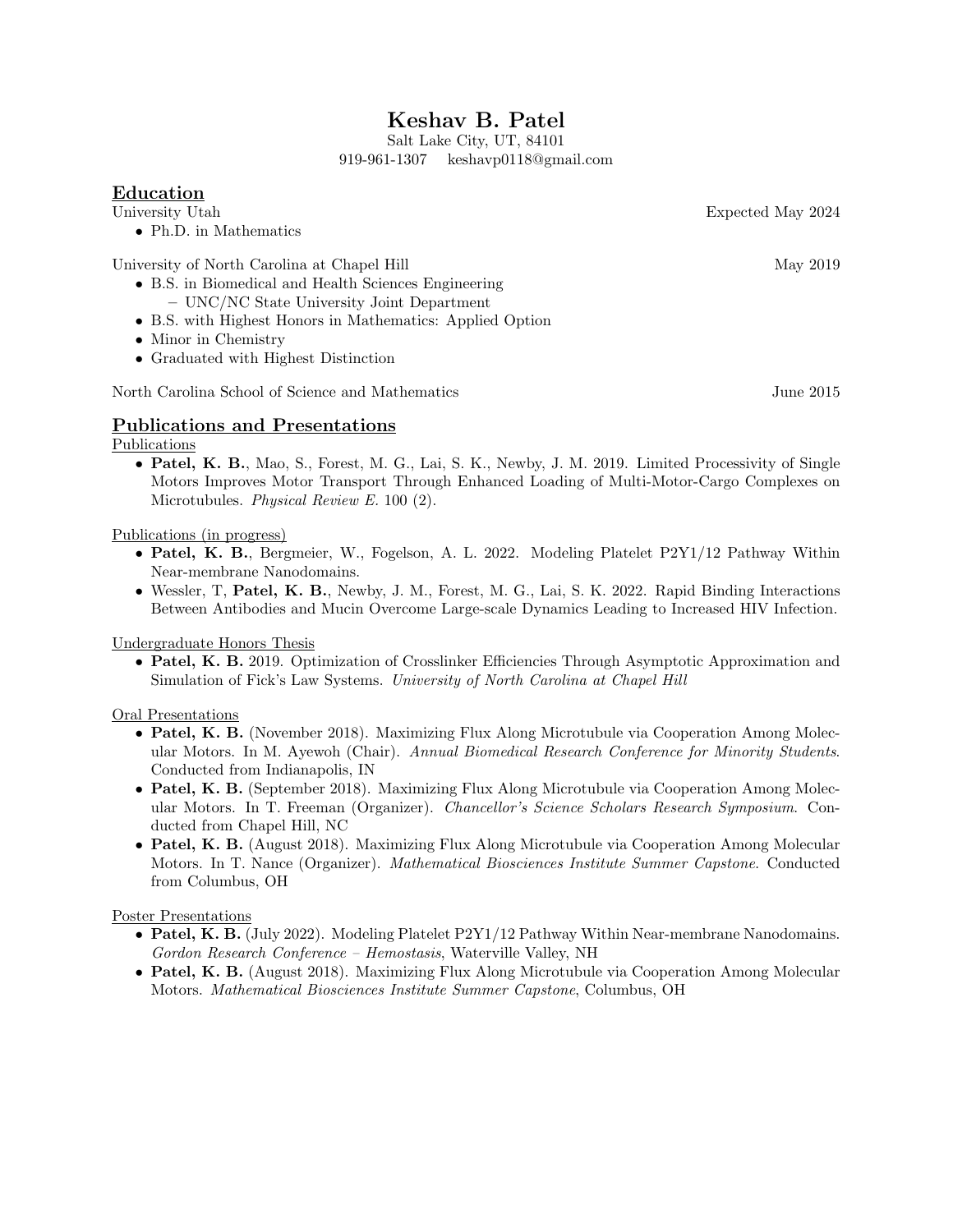## Awards and Honors

| • Center for Quantitative Biology Fellowship Recipient                                     | August 2019             |
|--------------------------------------------------------------------------------------------|-------------------------|
| $\bullet$ Honors Carolina Graduate                                                         | May 2019                |
| • National Science Foundation Graduate Research Fellow Recipient                           | April 2019              |
| • Univ. North Carolina Chancellor's Science Scholars Distinguished Scholar                 | August 2018             |
| <b>Service and Outreach</b>                                                                |                         |
| • Chair — Association for Women in Mathematics Speaker Series                              | Aug $2021$ - present    |
| - Invite and host mathematicians from underrepresented groups to department                |                         |
| • Co-chair — Graduate Student Advisory Committee                                           | Aug $2021$ - Aug $2022$ |
| - Liason between graduate students and department                                          |                         |
| • Chair — Graduate Student Recruitment Weekend Committee                                   | Mar 2022                |
| - Organized and ran virtual and in-person visits for prospective graduate students         |                         |
| • Co-organizer — Essentials of Math Modeling Workshop Series                               | Jan 2022 - Feb 2022     |
| - In partnership with SIAM and Mathworks                                                   |                         |
| • Co-organizer — High School Mathematical Modeling Workshop Series                         | Sept 2021 - Nov 2021    |
| • Co-chair — Graduate Student Recruitment Weekend Committee                                | Mar 2021                |
| Mentorship                                                                                 |                         |
| • Directed Reading Program                                                                 | Aug $2021$ - present    |
| - Finite Difference Methods for Ordinary and Partial Differential Equations (LeVeque 2007) |                         |

## Programming Skills

- Programming/Markup: C, Python, Java, Matlab, R, LaTeX (IDE and UNIX environment experience)
- Manufacturing and Electronics: Solidworks, Labview, Multisim